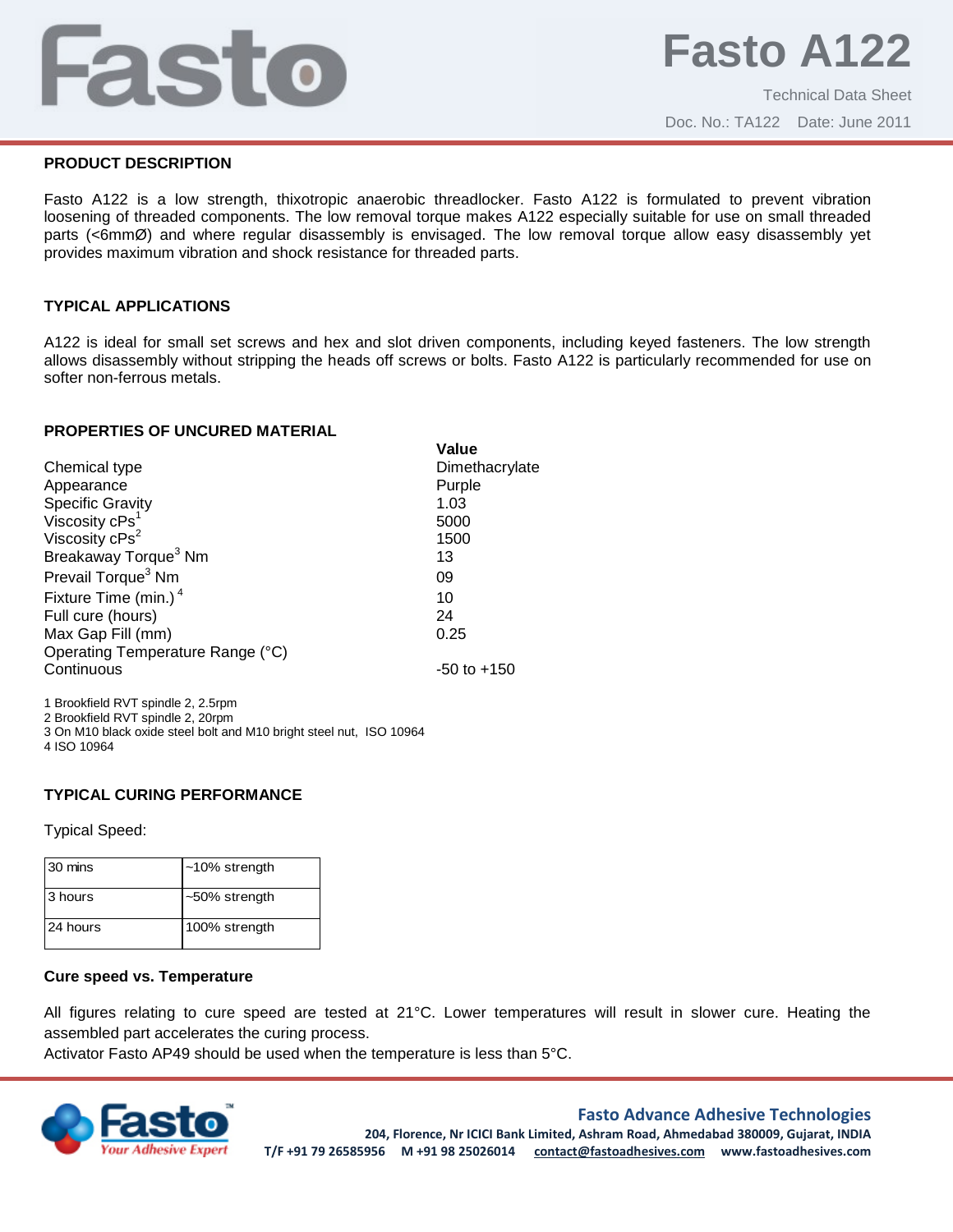# Fasto

## **Cure speed vs. bond gap**

The size of the bond gap greatly affects the speed of cure of anaerobic adhesives. Bond gap varies with thread type and size of the fastener. The larger the gap between surfaces, the slower the cure speed. Maximum recommended gap for Fasto A122 is 0.25mm.

## **Cure speed vs. Substrate**

Cure speed and strength vary according to the substrates. When used on mild steel components, Fasto A122 will reach full strength more rapidly than on more inert materials such as stainless steel and aluminium.

Anaerobic Adhesives only cure in the absence of air with metal part activation.

Fasto AP49 activator may be used to accelerate cure speed.

## **Cure speed vs. activator**

Where speed of cure is too slow or the bond gap is very large, Fasto AP49 Anaerobic Activator may be used to accelerate cure speed. The use of an accelerator may reduce bond strength by up to 30%. Fasto recommends testing on the parts to measure the effect.

## **TYPICAL ENVIRONMENTAL RESISTANCE**

## **Hot strength**

Fasto A122 is suitable for use at temperatures up to 150°C. At 130°C the bond strength will be ~20% of the strength of at 21°C.

## **Heat ageing**

Fasto A122 retains over 90% full strength when heated to 100°C for 90 days then cooled and tested at 21°C.

## **Chemical / Solvent Resistance**

Fasto A122 exhibit excellent chemical resistance to most oils and solvents including motor oil, leaded petrol, brake fluid, acetone, ethanol, propanol and water. Anaerobic adhesives and sealants are not recommended for use in pure oxygen and chlorine lines.

## **DIRECTIONS FOR USE**

Ensure parts are clean and dry and free from grease or oil. Apply adhesive to all the engaged area. Assemble parts and allow curing. Wipe excess adhesive from outside of joint. Product is normally hand applied from the bottle or tube.

Dispensing systems are available for high volume assembly applications.

Please contact your Fasto India representative for further advice on dispensing solutions.



## **Fasto Advance Adhesive Technologies**

**204, Florence, Nr ICICI Bank Limited, Ashram Road, Ahmedabad 380009, Gujarat, INDIA T/F +91 79 26585956 M +91 98 25026014 contact@fastoadhesives.com www.fastoadhesives.com**